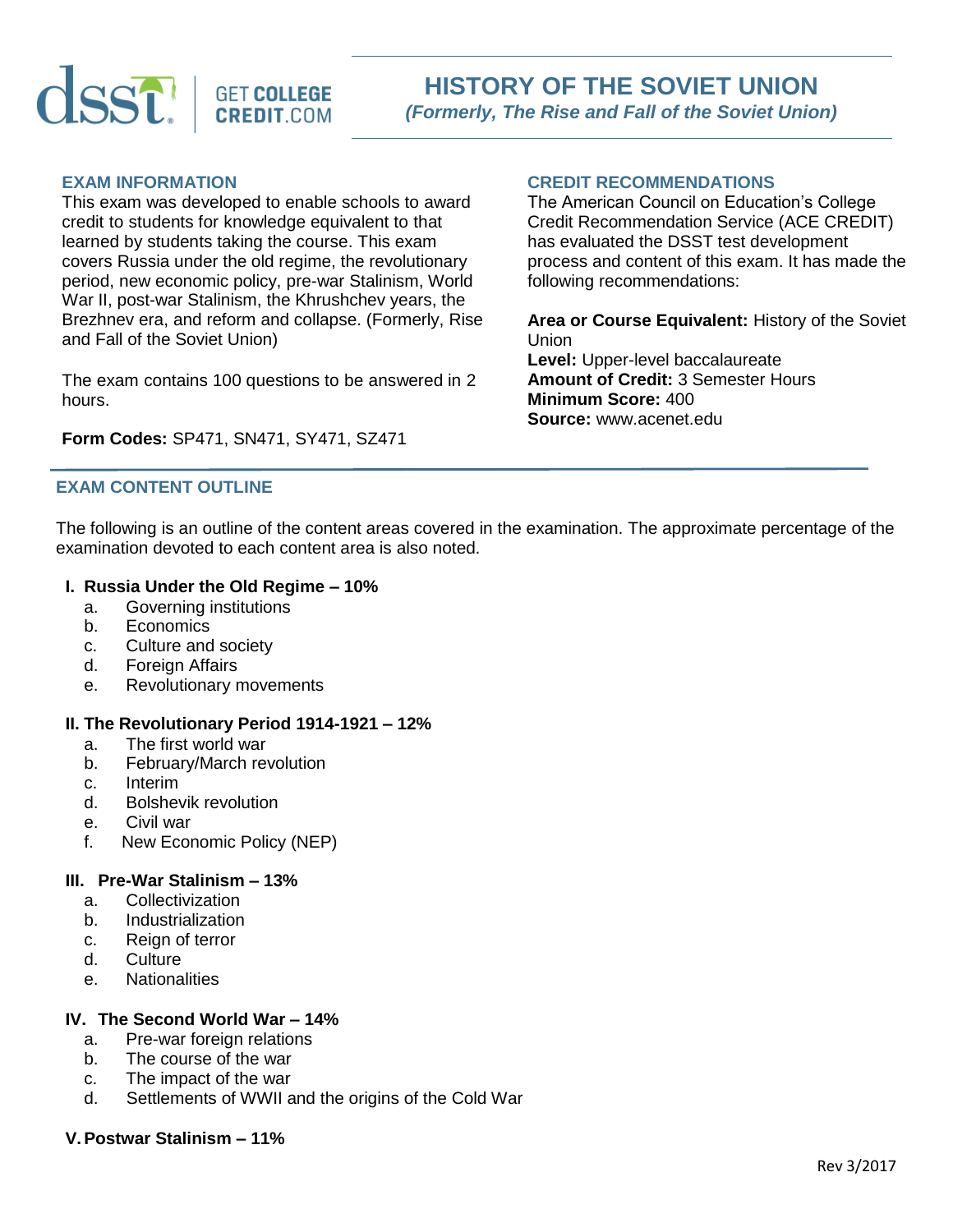- a. Reconstruction
- b. Nationalism
- c. Arms Race
- d. Cold War in Europe
- e. Cold War in Asia

## **VI. The Khrushchev Years – 10%**

- a. Succession struggle
- b. De-Stalinization
- c. Soviet Relations with U.S under Khrushchev
- d. Rift with China
- e. Proxy Wars

## **VII. The Brezhnev – 10%**

- a. Growth and stagnation
- b. Ideological dissent
- c. Detente
- d. Proxy wars in the Third World
- e. War in Afghanistan

## **VIII.Reform and Collapse – 20%**

- a. Global Challengers (Thatcher, Reagan, Pope John Paul II)
- b. External factors (Afghanistan, Islam)
- c. Perestroika and glasnost
- d. Reemergence of the nationalities issue
- e. Revolutions in eastern Europe
- f. End of the Union of Soviet Socialist Republics
- g. Gorbachev's legacy

## **REFERENCES**

Below is a list of reference publications that were either used as a reference to create the exam, or were used as textbooks in college courses of the same or similar title at the time the test was developed. You may reference either the current edition of these titles or textbooks currently used at a local college or university for the same class title. It is recommended that you reference more than one textbook on the topics outlined in this fact sheet.

You should begin by checking textbook content against the content outline provided before selecting textbooks that cover the test content from which to study.

Sources for study material are suggested but not limited to the following:

- 1. *The Rise and Fall of the Soviet Union,* McCauley, Martin, 1st edition, 20017. New York, NY: Longman.
- 2. *A concise History of Russia,* Bushkovitch, Paul. Cambridge: Cambridge University Press, Current Edition.
- 3. *The Soviet Experiment: Russia, the USSR, and the Successor States*, Suny, Ronald. Oxford: Oxford University Press, Current Edition.

## **SAMPLE QUESTIONS**

All test questions are in a multiple-choice format, with one correct answer and three incorrect options. The following are samples of the types of questions that may appear on the exam.

- 1. The name of the lower house of the Russian parliament from 1906-1917 was?
	- a. Council of State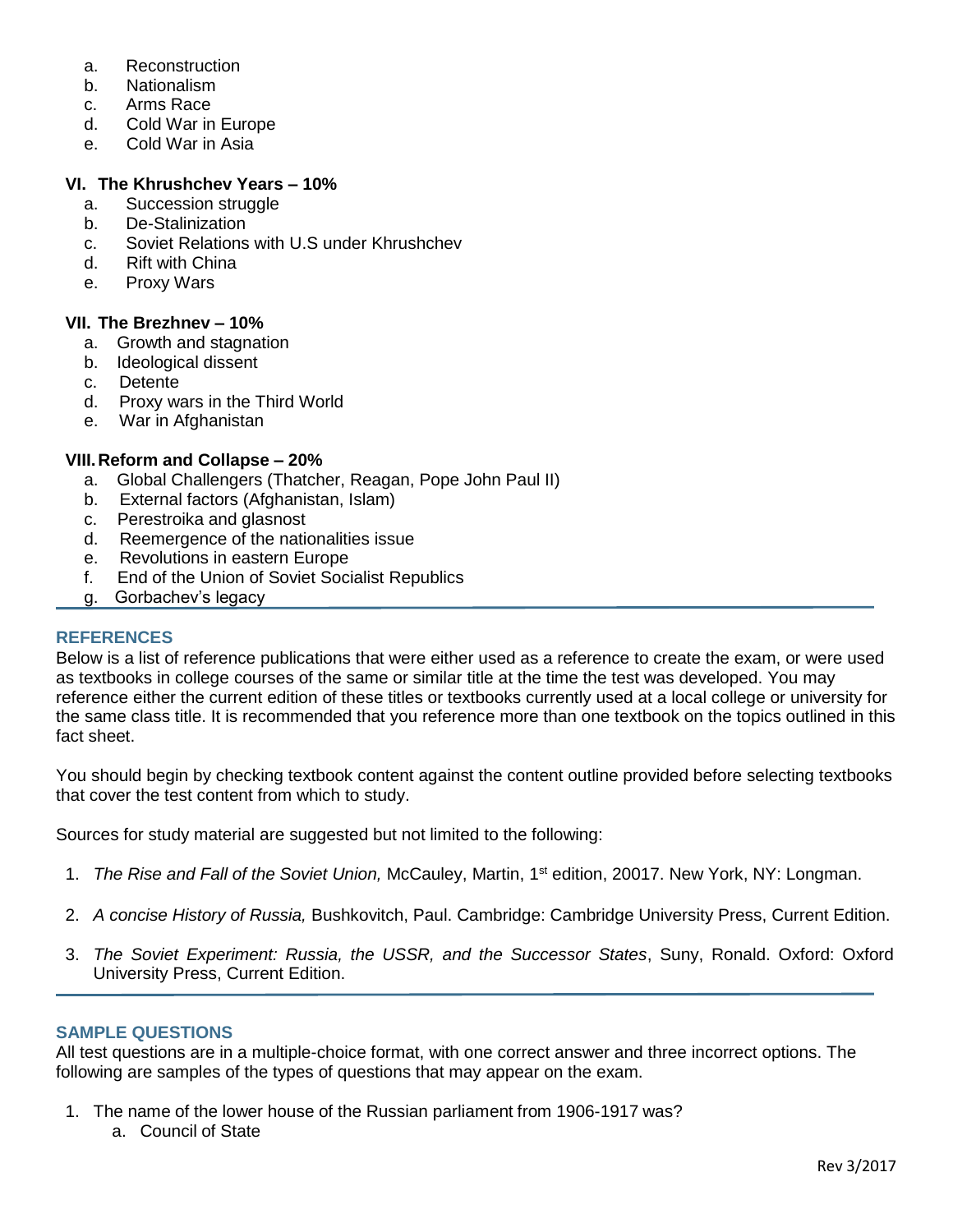- b. Council of the Federation
- c. State Duma
- d. Congress of People's Deputies
- 2. In his "April Theses" V.I. Lenin called for?
	- a. support of the Russian war effort
	- b. the overthrow of the provisional government
	- c. cooperation with the Mensheviks
	- d. peace with Germany
- 3. The Kornilov Affair hastened the October/ November Revolution by?
	- a. strengthening the power of the army
	- b. discrediting the constituent assembly
	- c. increasing the popularity of Prime Minister Kerensky
	- d. enhancing the prestige of the Bolsheviks
- 4. The purpose of Gosplan was to?
	- a. coordinate secret surveillance of dissidents
	- b. provide direction for economic development
	- c. coordinate policies of the Orgburo and the Politburo
	- d. train spies to infiltrate NATO
- 5. During the 1920's Soviet foreign policy enjoyed its greatest success in relations with?
	- a. China
	- b. Germany
	- c. Great Britain
	- d. The United States
- 6. Stalin's Industrial Five Year Plan of 1928 did which of the following?
	- a. discouraged foreign investment.
	- b. continued the policy of Lenin's NEP.
	- c. built factories that produced heavy equipment.
	- d. made the Soviet Union competitive with the west
- 7. The Katyn Forest Massacre created hostility toward the Soviet government among?
	- a. Jews
	- b. Finns
	- c. Ukrainians
	- d. Poles
- 8. In which of the following countries did communism come to power after the Second World War without Soviet assistance?
	- a. Yugoslavia
	- b. Poland
	- c. Hungary
	- d. Czechoslovakia
- 9. In June 1957, Khrushchev deftly outflanked Malenkov, Molotov, Kaganovich, and Shepilov in the Central Committee of the CPSU; stigmatizing them as [the]?
	- a. Gang of Four
	- b. Anti-Party Group
	- c. Anti-Leninist Faction
	- d. Neo-Stalinists
- 10. Which of the following was **NOT** a major economic trend of the Era of Stagnation?
	- a. growth in the quantity of production